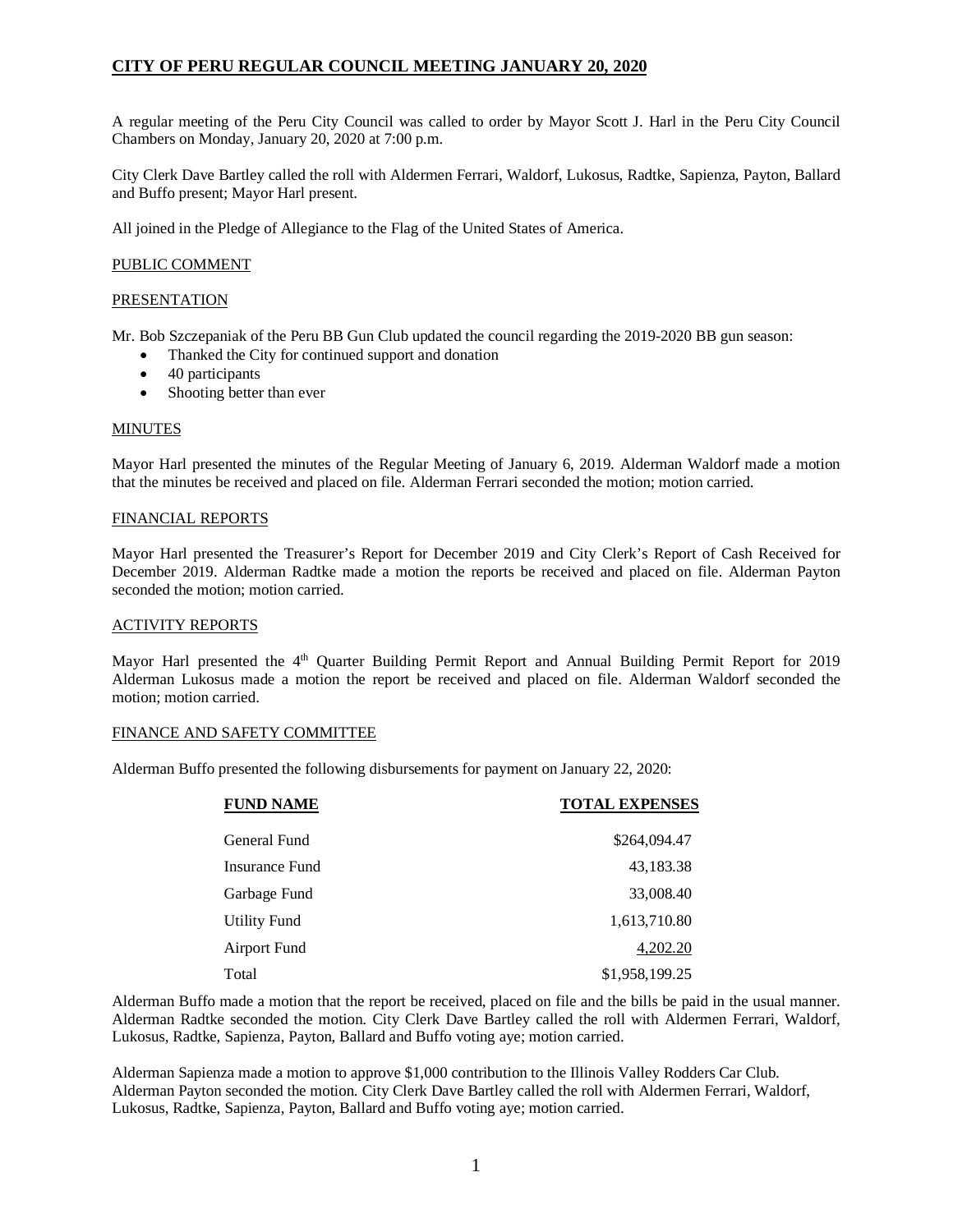# **CITY OF PERU REGULAR COUNCIL MEETING JANUARY 20, 2020**

Alderman Payton made a motion to approve \$2,500 contribution to Central Region Senior Baseball Tournament (Central States Tournament July  $24<sup>th</sup> 29<sup>th</sup>$ ). Alderman Sapienza seconded the motion. City Clerk Dave Bartley called the roll with Aldermen Ferrari, Waldorf, Lukosus, Radtke, Sapienza, Payton, Ballard and Buffo voting aye; motion carried.

Alderman Radtke made a motion to approve a \$150.00 donation to LP Challenge Day event. Alderman Sapienza seconded the motion. City Clerk Dave Bartley called the roll with Aldermen Ferrari, Waldorf, Lukosus, Radtke, Sapienza, Payton, Ballard and Buffo voting aye; motion carried.

PSM/Fire Chief Jeff King provided the following safety update for 2019:

- 8 incidents
- 0 compensable cases
- Under \$5,000 in claims
- Congratulated all departments and employees

## PUBLIC SERVICES COMMITTEE

Alderman Waldorf made a motion to approve installation of windows and air conditioning at the Washington Park Concession Stand; funded through Peru Little League. Alderman Ballard seconded the motion. City Clerk Dave Bartley called the roll with Aldermen Ferrari, Waldorf, Lukosus, Radtke, Sapienza, Payton, Ballard and Buffo voting aye; motion carried.

Alderman Waldorf made a motion to authorize a purchase of a 2020 Chevrolet Equinox for use by the Director of Parks, Recreation and Special Events based on quote from JP Chevrolet of Peru in the approximate amount of \$24,619.60. Mayor Harl stated the vehicle will be available for use by other officers of the city such as meetings in Springfield, IMIC meetings, Conferences and to the Parks Director. Alderman Payton seconded the motion. City Clerk Dave Bartley called the roll with Aldermen Ferrari, Waldorf, Lukosus, Radtke, Sapienza, Payton, Ballard and Buffo voting aye; motion carried.

Alderman Waldorf made a motion to approve purchase of 2019 Ford F550 with snowplow package Kune's Country Ford for a total of \$90,191.70. Alderman Lukosus seconded the motion. City Clerk Dave Bartley called the roll with Aldermen Ferrari, Waldorf, Lukosus, Radtke, Sapienza, Payton, Ballard and Buffo voting aye; motion carried.

Alderman Lukosus made a motion to approve low bid from Graybar for 18,240 ft of conduit for \$24,908.54. Alderman Ferrari seconded the motion. City Clerk Dave Bartley called the roll with Aldermen Ferrari, Waldorf, Lukosus, Radtke, Sapienza, Payton, Ballard and Buffo voting aye; motion carried.

## REPORT OF CITY ATTORNEY/ORDINANCES AND RESOLUTIONS

Corporate Counsel Scott Schweickert presented a proposed ordinance entitled:

## **ORDINANCE NO. 6453**

# **AN ORDINANCE ADOPTING AN OFFICIAL PURCHASING POLICY FOR THE CITY OF PERU, ILLINOIS**

Alderman Radtke made a motion the ordinance be adopted as written and read. Alderman Waldorf seconded the motion. Finance Officer Justin Miller stated the ordinance combines all separate policies (credit card policy, travel expenses, bidding policy and general purchases). City Clerk Dave Bartley called the roll with Aldermen Ferrari, Waldorf, Lukosus, Radtke, Sapienza, Payton, Ballard and Buffo voting aye; motion carried.

#### PROCLAMATIONS

#### UNFINISHED BUSINESS